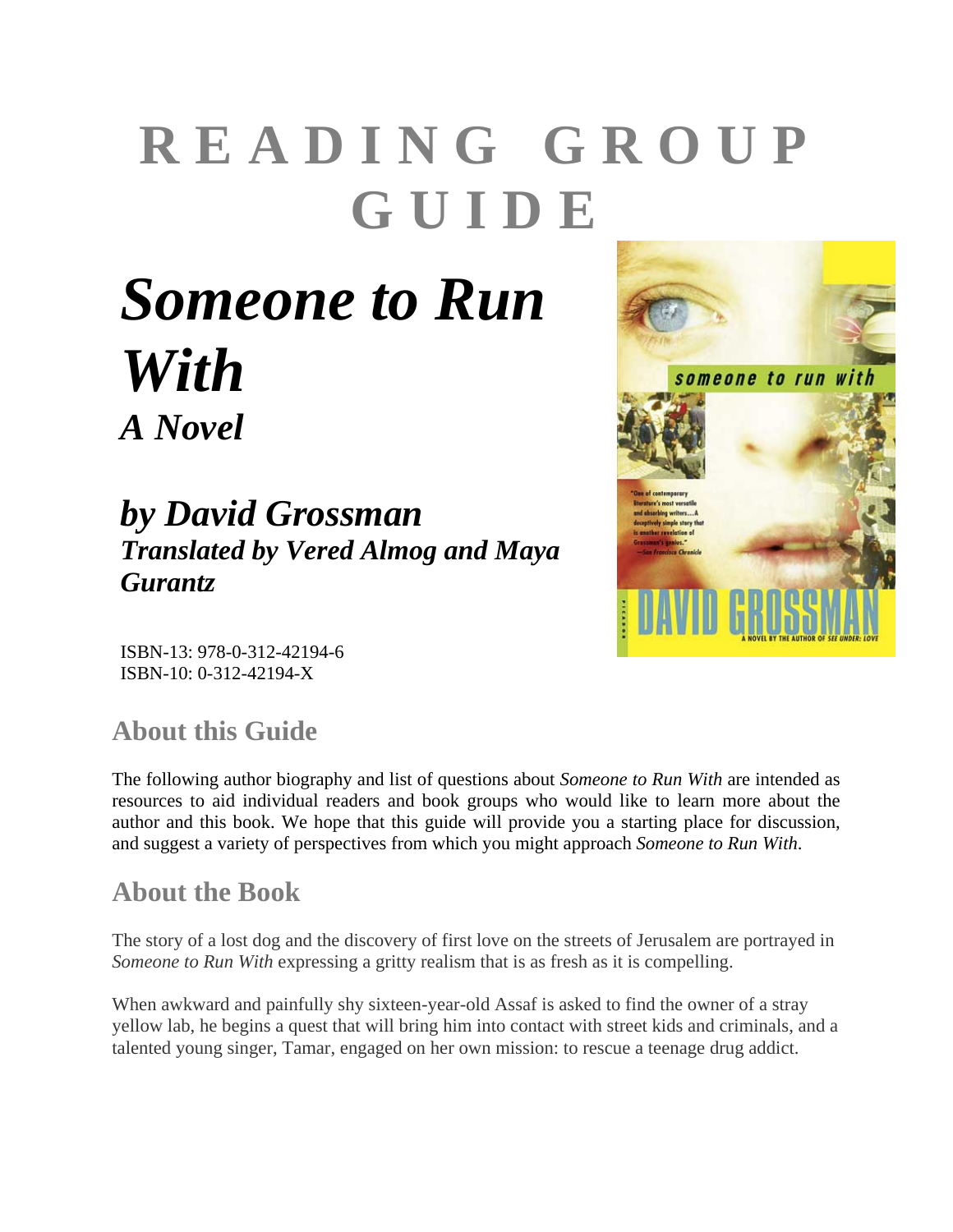#### **Praise for** *Someone to Run With:*

"*Someone to Run With* reveals again that Grossman is one of contemporary literature's most versatile and absorbing writers....A deceptively simple story that is another revelation of Grossman's genius."—*San Francisco Chronicle*

"Beautiful and arresting...Grossman has created a place of great dangers and improbable strokes of fortune, of compelling suspense and love's labors gained."—*Los Angeles Times*

"Passionate and heartfelt...a story that is at once universal and specific, a classical fable of love brought to contemporary Israel."—Claire Messud, *The New York Times Book Review* 

#### **About the Author**

David Grossman is the author of six novels and three works of nonfiction. He lives in Jerusalem.

#### **Discussion Questions**

1. It seems like an unpleasant task to have to follow a frantic dog around the city on a leash looking for its owners. Why do you think Assaf agreed to do it? Do you think he was already looking for something even before he was given the leash? Do you think he was just accustomed to giving-in to people? Would you have agreed to do it? Why or why not?

2. Assaf seems to be dissatisfied with his life. What's wrong with Assaf? What are his difficulties with other people? Where do you think his shyness comes from? We learn later that he has very loving parents and comes from a happy home. How do you think someone like that becomes so shy?

3. What was your impression of Theodora, the nun who had never left the monastery? Does her life strike you as tragic, or is there something about her confinement that somehow suits her personality? How does her isolation remind you of Assaf and Tamar?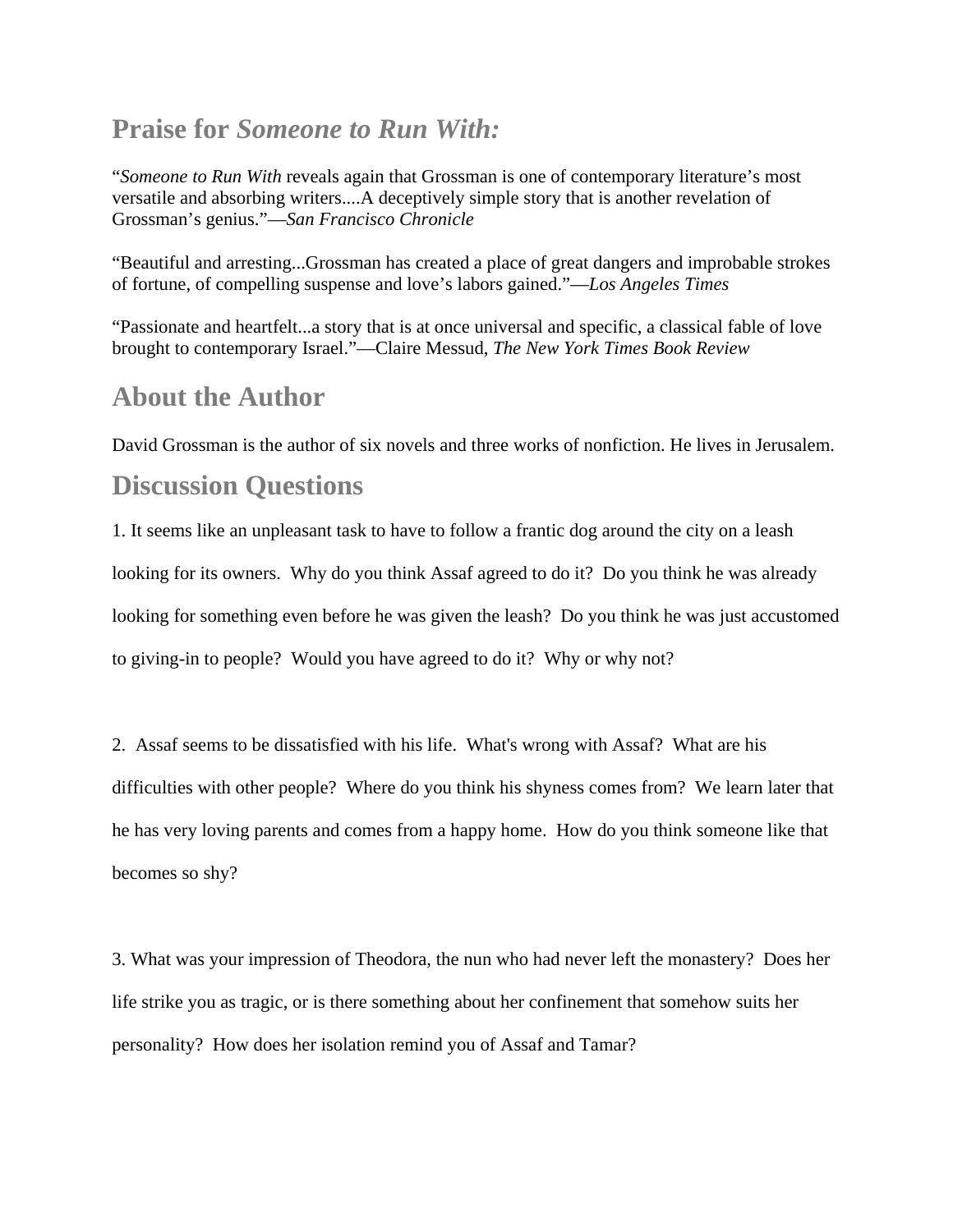4. When we meet Tamar, we find out that she is shy too. Only she isn't shy in the same way as Assaf. She is actually bold, in spite of her shyness. Grossman describes it as "the arrogance of the shy, the deliberateness of those who are scared of their own shadows (p.72)." If Tamar is able to overcome her shyness in this manner, would you say she's truly shy? Or is her boldness always an attempt to overcompensate for a shyness that she can't get away from? Why do you think Assaf can't overcome his shyness like Tamar does? How do Assaf and Tamar compare to people you know who are shy? Can you personally relate to their difficulties with shyness?

5. Early in the novel, we learn that both Assaf and Tamar are ill-at-ease with other people, and that this leads them to live mostly in their imaginations. In what manner do they each have rich fantasy lives? What about their fantasy lives is dissatisfying to them?

6. As Assaf follows the traces of Tamar's life and learns more about her, the narrative switches back and forth between him and Tamar as we learn her story from her own perspective. What did you think about this method of revealing the story by only a piece at a time and switching between narratives? Does it make the novel more engaging, or create a kind of suspense? By the time Assaf actually meets Tamar, who do you think knows her better, him, or the reader?

7. When Tamar meets Sheli at the home for street performers, what is it about Sheli that Tamar likes so much? Does her friendship with Sheli prepare her to learn to trust people? Would she have been open to trusting Assaf in the end if it hadn't been for her friendship with Sheli? When Tamar talks and laughs with Sheli, she laughs differently with her than she used to with her friends Idan and Adi (p.139). What is the difference? Why do you think there is a difference?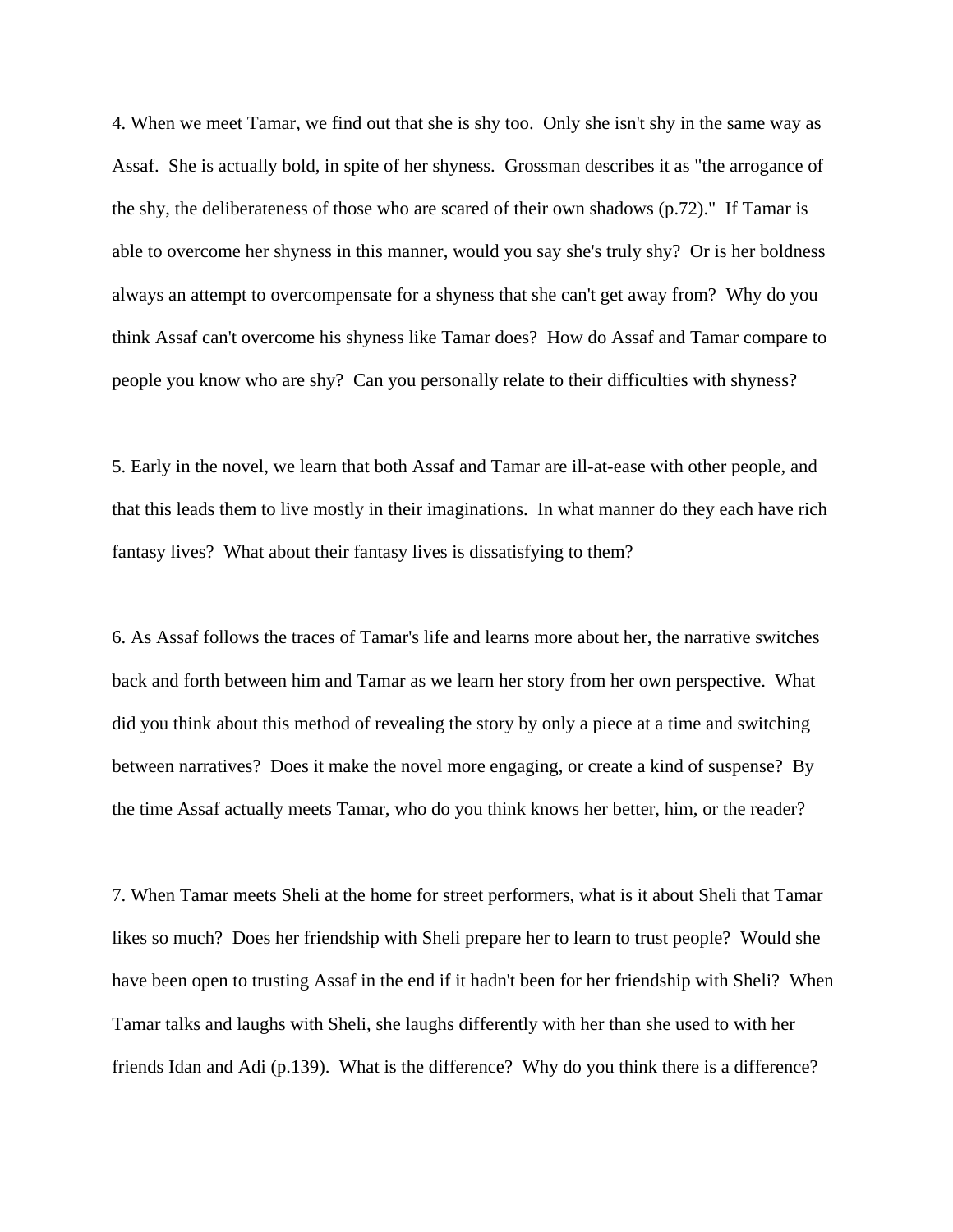8. Tamar tries to avoid thinking and feeling certain things, for example, reminiscing about her past, wondering about the future, dwelling on her feelings, et cettera. She feels she has to do this in order to save her brother. Sometimes, when things become unbearable, she "goes somewhere" in her head. Where does she go? Is this a necessary defense that everyone has, or only certain types of people? Is it a good or a bad thing to escape in this manner?

9. As Tamar begins her performances for Pesach, we find that her real home is her voice (p.153- 4). This is the only safe way for her to express her feelings. Is this her only home? Can Tamar build on her comfort in her creative ability in order to extend this feeling of home? Or does her salvation lie in trying to feel at home outside of her creative ability? Will Tamar's singing always be deeply personal to her alone, or does her creative life give her the opportunity to commune with other people?

10. We learn that Theodora's was required to remain in the monastery in order to retain her innocence and purity. Do you think she's immaculate, uncorrupted? Does her lack of experience in the real world give her these qualities? Why does everyone think that Tamar's voice sounds so pure, innocent? In what way, despite how canny she is, does Tamar contain a sense of innocence?

11. What is it about Assaf that people find so trustworthy? How did Leah, who is protective of Tamar, become convinced of the need for him to meet Tamar despite the danger? What is it about Leah's interaction with Assaf that made her "overcome" by him (p.291)?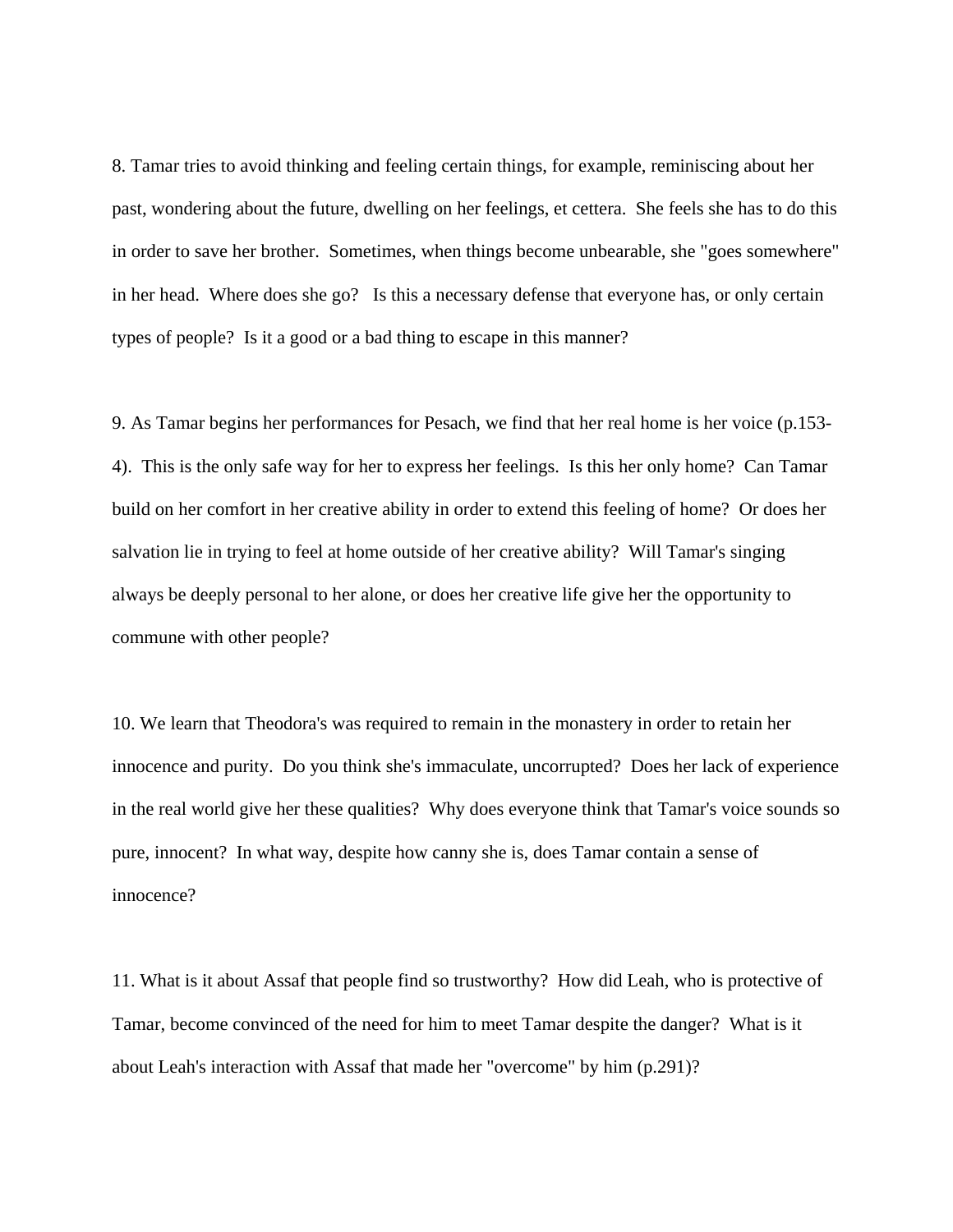12. How does Assaf's journey parallel Tamar's? What do Assaf and Tamar have in common? When they finally meet each other, they both just notice their differences from, but what is it that we have learned about their characters throughout the story that that makes them so mysteriously compatible?

13. When Assaf finally meets Tamar, why does he decide to stay with her in spite of the difficulties involved? Did he have an inkling that he was going to fall in love with her? Did devoting himself to something cause him to feel more at home in the real world? What do you think is meant by the description of the change inside Assaf when he met Tamar, when the "new tenant" had moved into him (p.303)?

14. When Tamar finds out that Assaf had read her diary, it is described as the worst thing anyone can do to her (p.303-4). Why is it okay for her when she learns that Assaf read her diary? How did this incident facilitate their falling in love? Was she, in fact, actually dying to tell her innermost secrets to someone and she didn't know it? Does trust become for her a new form of expression in addition to her singing? Will Tamar love as well as she sings?

15. What do you think of Grossman's depiction of first love? Does it remind you at all of your first love? Does falling in love for the first time always involve overcoming some personal hang-ups or difficulties, like with Tamar and Assaf? Is there something about going on a quest, about searching after someone, about running like Assaf and Tamar were running, that expresses what it's like to search for love? Could you fall in love with someone like Assaf? Like Tamar?